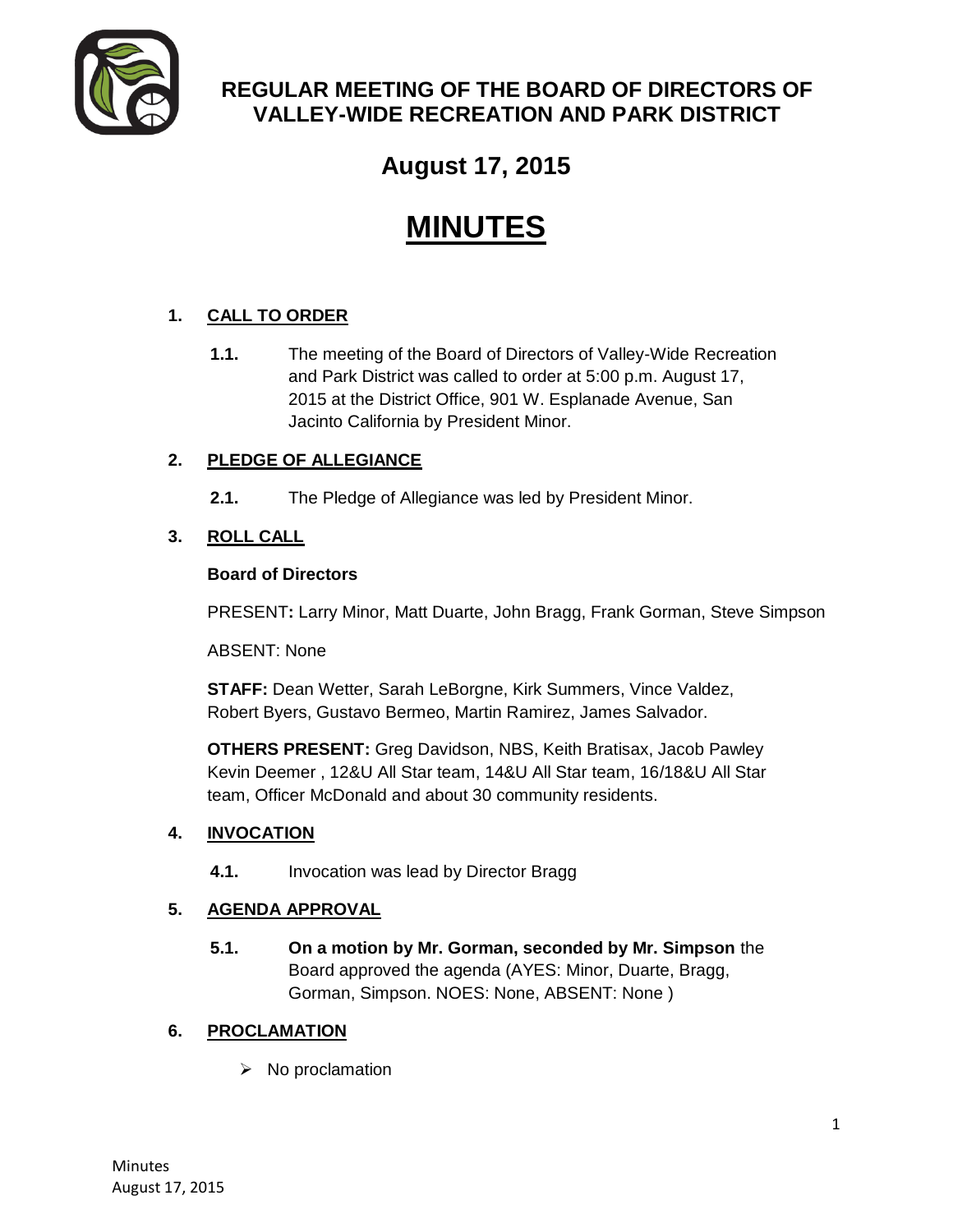#### **7. RECOGNITION**

The following were presented appreciation awards on behalf the Board of Directors:

- Keith Bratisax, Valley-Wide Recreation and Park District Volunteer of the Year 2015
- $\triangleright$  Randy Scott Store Manager, Lowes (not present)
- $\triangleright$  Kevin Deemer Lowes
- $\triangleright$  Jacob Pawley Lowes
- ▶ Valley-Wide All Star Softball Teams
	- 12 & Under
	- $\bullet$  14 & Under
	- 16 & 18 Under
- $\triangleright$  The Board also presented appreciation plaques to the following Valley-Wide All Star Coaches:
	- Gene Arambula 12U
	- Reuben Felipe 14U
	- Kathy Lopez 16/18U

#### **8. PUBLIC COMMENTS – NON AGENDA ITEMS**

**8.1.** No public comment at this time

#### **9. BOARD COMMENTS**

**9.1.** Mr. Duarte congratulated the All Star Teams

#### **10. VALLEY-WIDE CHECK LIST**

**10.1. On a motion by Mr. Gorman, seconded by Mr. Simpson** the Board approved the Valley-Wide Clearing Account Check List for June 2015: 78651-79132 and July 2015: 79134-79750; 2437. (AYES: Minor, Duarte, Bragg, Gorman, Simpson. NOES: None, ABSENT: None )

#### **11. FINANCIAL STATEMENTS FOR JUNE AND JULY 2015.**

**11.1.** The Financial Statements were received and filled

#### **12. PRESENTATION**

**12.1.** Martin Ramirez, Recreation Coordinator Sport Center, gave a brief update on the softball program and upcoming events.

The Board took a short recess at 5:22 p.m. and reconvened at 5:26 p.m.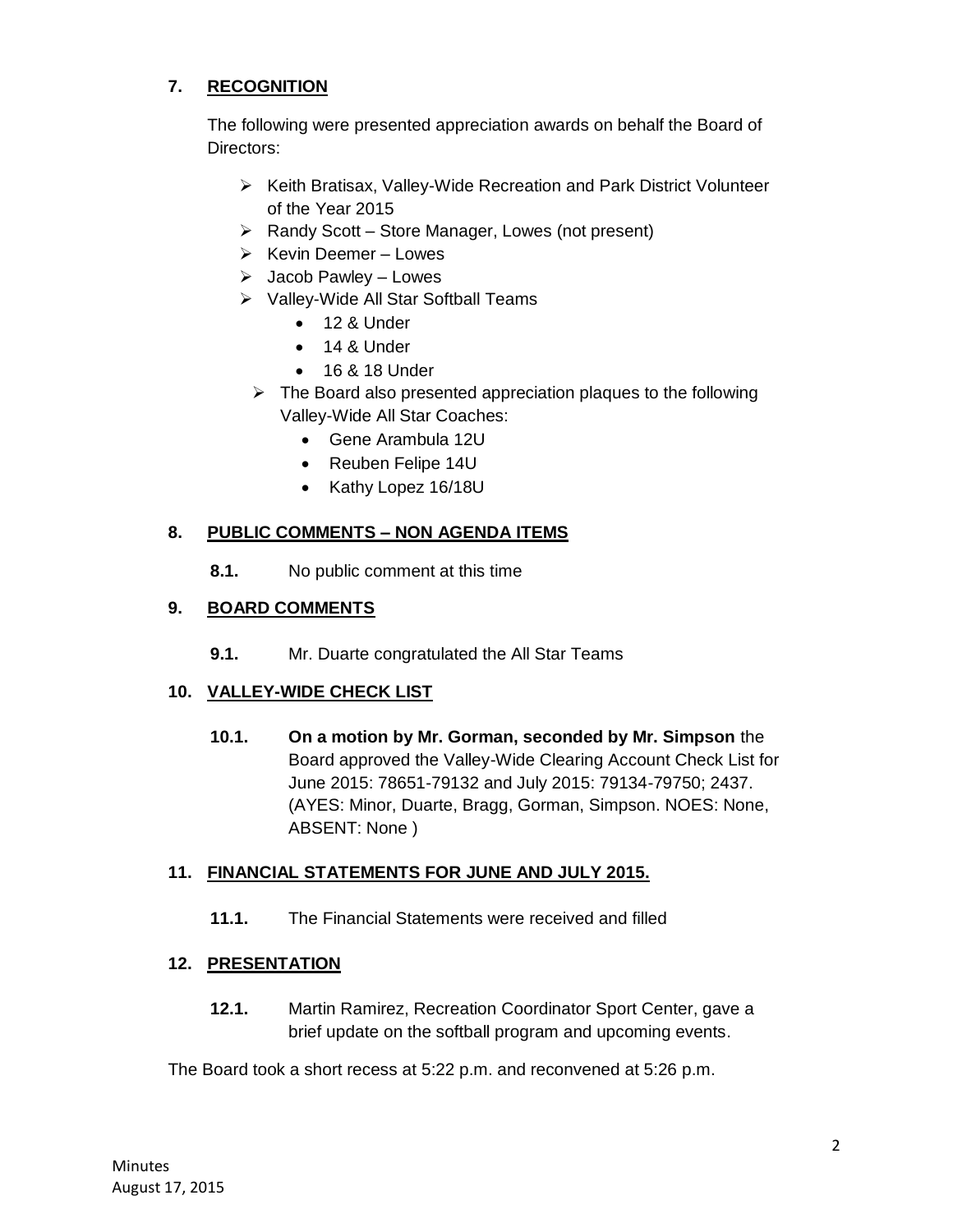#### **13. CONSENT CALENDAR**

**13.1. On a motion by Mr. Gorman, seconded by Mr. Simpson** the Board approved the Minutes for the Regular Meeting of June 15, 2015 (AYES: Minor, Duarte, Bragg, Gorman, Simpson. NOES: None, ABSENT: None ).

#### **14. OLD BUSINESS**

**14.1. No Old Business** 

#### **15. NEW BUSINESS**

- **15.1. Community Facilities District (CFD) Blessed Theresa of Calcutta Church** 
	- **On a motion by Mr. Gorman, seconded by Mr. Simpson** the Board approved Resolution 923-15 **–** Resolution of the Board of Directors of Valley-Wide Recreation and Park District, declaring its intention to establish a Community Facilities District and authorize the levy of special taxes. Valley-Wide Recreation and Park District French Valley Community Facilities District Zone 4 (Blessed Theresa of Calcutta Church) (AYES: Minor, Duarte, Bragg, Gorman, Simpson. NOES: None, ABSENT: None )

#### **15.2. Community Facilities District (CFD) Spencer's Crossing I**

 **On a motion by Mr. Simpson, seconded by Mr. Duarte**  the Board approved Resolution 924-15 - Resolution of the Board of Directors of Valley-Wide Recreation and Park District, declaring its intention to establish a Community Facilities District and authorize the levy of special taxes. Valley-Wide Recreation and Park District French Valley Community Facilities District Zone 5 (Spencer's Crossing I) (AYES: Minor, Duarte, Bragg, Gorman, Simpson. NOES: None, ABSENT: None )

#### **15.3. Community Facilities District (CFD) Spencer's Crossing II**

 **On a motion by Mr. Duarte, seconded by Mr. Simpson**  the Board approved Resolution 925-15 - Resolution of the Board of Directors of Valley-Wide Recreation and Park District, declaring its intention to establish a Community Facilities District and authorize the levy of special taxes. Valley-Wide Recreation and Park District French Valley Community Facilities District Zone 6 (Spencer's Crossing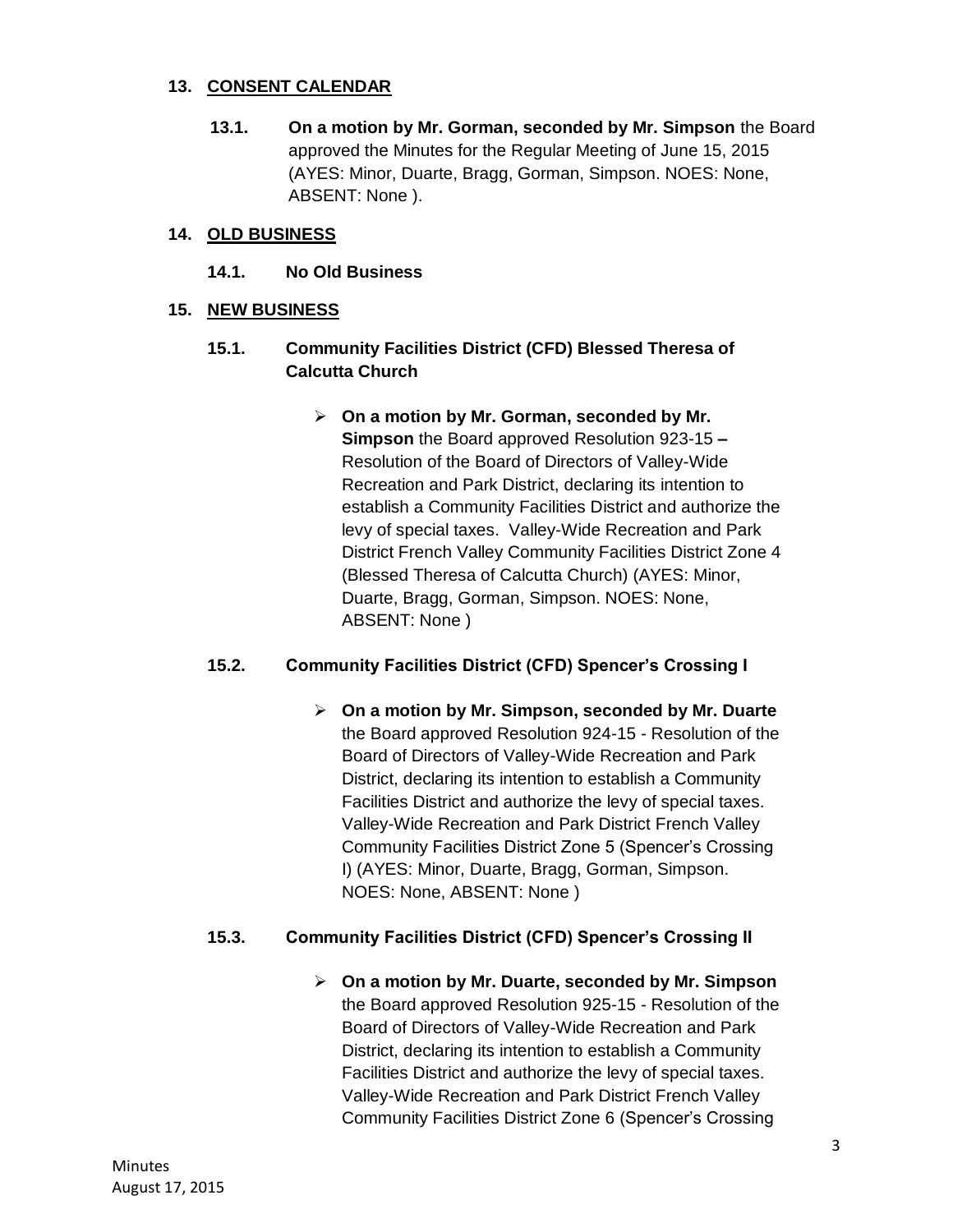II) (AYES: Minor, Duarte, Bragg, Gorman, Simpson. NOES: None, ABSENT: None )

#### **15.4. Loan approval from the General Fund – Echo Hills Golf Course**

 **On a motion by Mr. Gorman, seconded by Mr. Simpson** the Board approved Resolution 926-15 – Resolution of the Board of Directors of the Valley-Wide Recreation and Park District approving a loan of \$85,000 to the Echo Hills Enterprise Fund from the General Fund.

#### **15.5. Aldergate Park Pickle Ball court installation**

 **On a motion by Mr. Gorman, seconded by Mr. Simpson** the Board authorized staff to solicit informal bids for the installation of Pickle Ball courts at Aldergate Park.

#### **16. ITEMS FOR BOARD INFORMATION AND DISCUSSION**

- **16.1.** General Managers Report
	- $\triangleright$  Mr. Wetter gave a brief presentation on turf removal and rebates.
	- $\triangleright$  Ms. LeBorgne gave a brief presentation on the Docent Program
	- $\triangleright$  The Board was informed of the upcoming event, **Oldlympics**
	- $\triangleright$  Mr. Wetter informed the Board of future grant writing proposals

#### **17. STAFF REPORTS**

- $\triangleright$  The Board received the following staff reports:
- **17.1.** Sport Center
- **17.2.** Trips & Excursions
- **17.3.** Valle Vista
- **17.4.** Menifee
- **17.5.** Winchester
- **17.6.** Diamond Valley
- **17.7.** French Valley
- **17.8.** Romoland
- **17.9.** Simpson Center
- **17.10.** Aquatic Center
- **17.11.** Lazy Creek